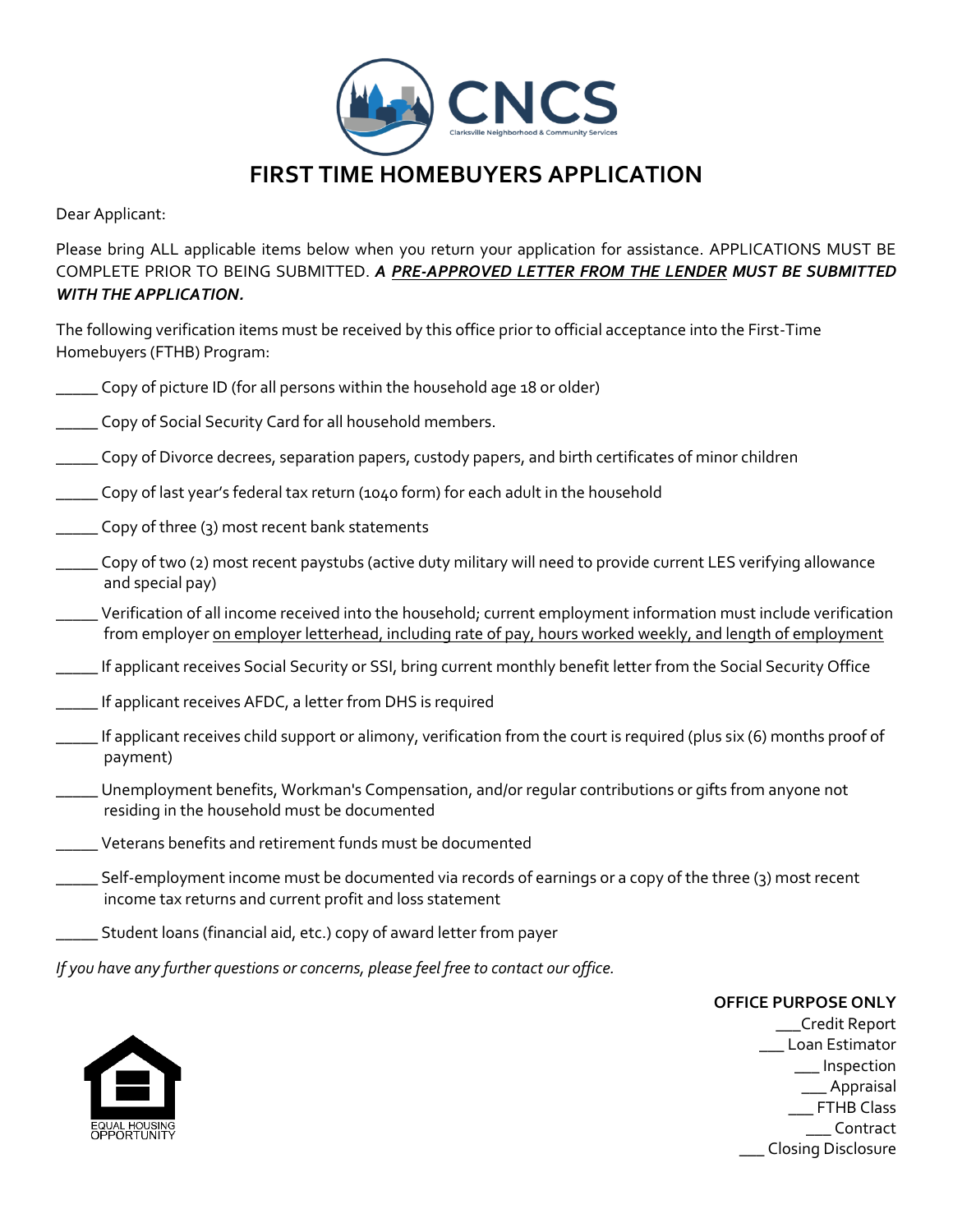

### **Annual Income Guidelines**

Funding for the program comes from the Federal Community Development Block Grant Program. These are the funds the City receives through the U.S. Department of Housing and Urban Development (HUD) Community Development Block Grant (CDBG) program. Federal rules limit eligibility to low- and moderate-income households. The maximum income varies by the number of people in the household and it changes each year. Below are the current income guidelines for this program.

| <b>HOUSEHOLD SIZE</b>   | <b>INCOME</b> |
|-------------------------|---------------|
| (Persons)               | <b>LIMIT</b>  |
| $\mathbf{1}$            | \$39,500      |
| $\overline{\mathbf{2}}$ | \$45,150      |
| 3                       | \$50,800      |
| 4                       | \$56,400      |
| 5                       | \$60,950      |
| 6                       | \$65,450      |
|                         | \$69,950      |
| 8                       | \$74,450      |

**Effective: May 26, 2022**

**These limits are determined by the U.S. Department of Housing and Urban Development (HUD)**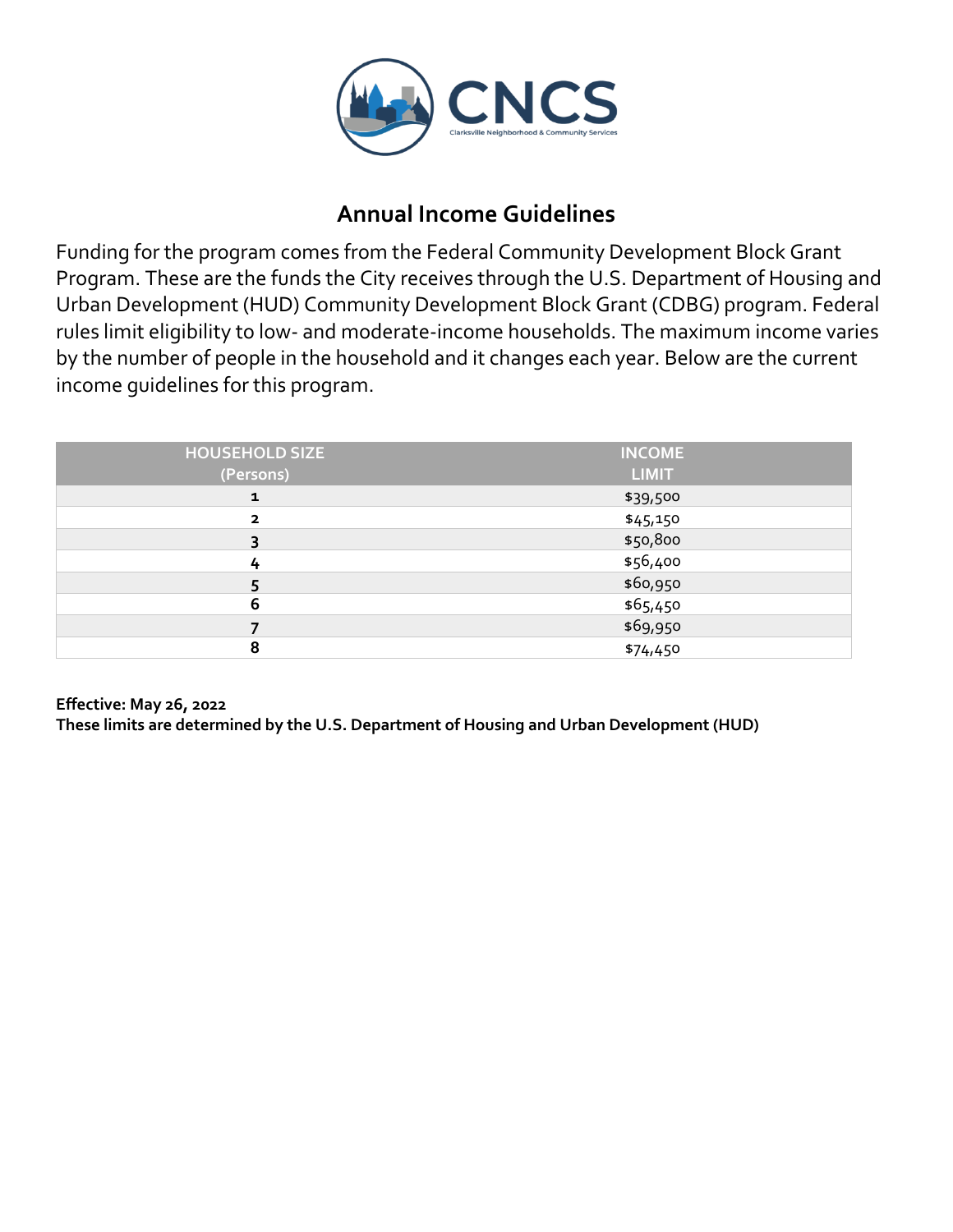

# **FIRST-TIME HOMEBUYERS GUIDELINES**

Qualified applicant(s) can receive:

o Up to \$5,000 for down payment

o Up to 5% of sales price for closing cost

o Up to 1.5% for prepaid items

o Client is required to pay 1% of the purchase price

**A lien** will be held on the property until the loan is paid in full or unless the property is sold, transferred, rented or refinanced. In the event a homeowner sells or moves from the dwelling and it is no longer used as a primary residence, any outstanding balance is due and payable immediately.

**The lien** for the down payment portion will be loaned at an interest rate of 1% for buyers whose income is less than or equal to 60% of the area median income **or** a 3% interest rate for buyers whose income is at 60% - 80% of the area median income. The loan will be payable to the City of Clarksville monthly for a period of 10 years.

The City will also **loan** the monies necessary to cover the borrower's closing costs and prepaid items as stated above. These costs will be loaned at 0% interest. There is a ten (10) year forgivable clause based upon a 10% reduction per year as long as the homebuyer remains the owner/occupant. After the 10-year period, the advance becomes a grant and no further obligation remains.

I Letting the state of the state of the state that I have read and fully understand the above statements as they apply to me and do herein express my consent to disclosure for the purpose or need and the extent or nature as stated above.

\_\_\_\_\_\_\_\_\_\_\_\_\_\_\_\_\_\_\_\_\_\_\_\_\_\_\_\_\_\_\_\_\_\_\_\_\_\_\_\_\_\_\_ \_\_\_\_\_\_\_\_\_\_\_\_\_\_\_\_\_\_\_\_\_\_\_\_\_\_\_\_\_\_\_\_\_\_\_\_\_\_\_

\_\_\_\_\_\_\_\_\_\_\_\_\_\_\_\_\_\_\_\_\_\_\_\_\_\_\_\_\_\_\_\_\_\_\_\_\_\_\_\_\_\_\_\_ \_\_\_\_\_\_\_\_\_\_\_\_\_\_\_\_\_\_\_\_\_\_\_\_\_\_\_\_\_\_\_\_\_\_\_\_\_\_\_

\_\_\_\_\_\_\_\_\_\_\_\_\_\_\_\_\_\_\_\_\_\_\_\_\_\_\_\_\_\_\_\_\_\_\_\_\_\_\_\_\_\_\_ \_\_\_\_\_\_\_\_\_\_\_\_\_\_\_\_\_\_\_\_\_\_\_\_\_\_\_\_\_\_\_\_\_\_\_\_\_\_\_ Print Name Co-Applicant Print Name

Signature Co-Applicant Signature

Date **Date** Date **Date** Date **Date**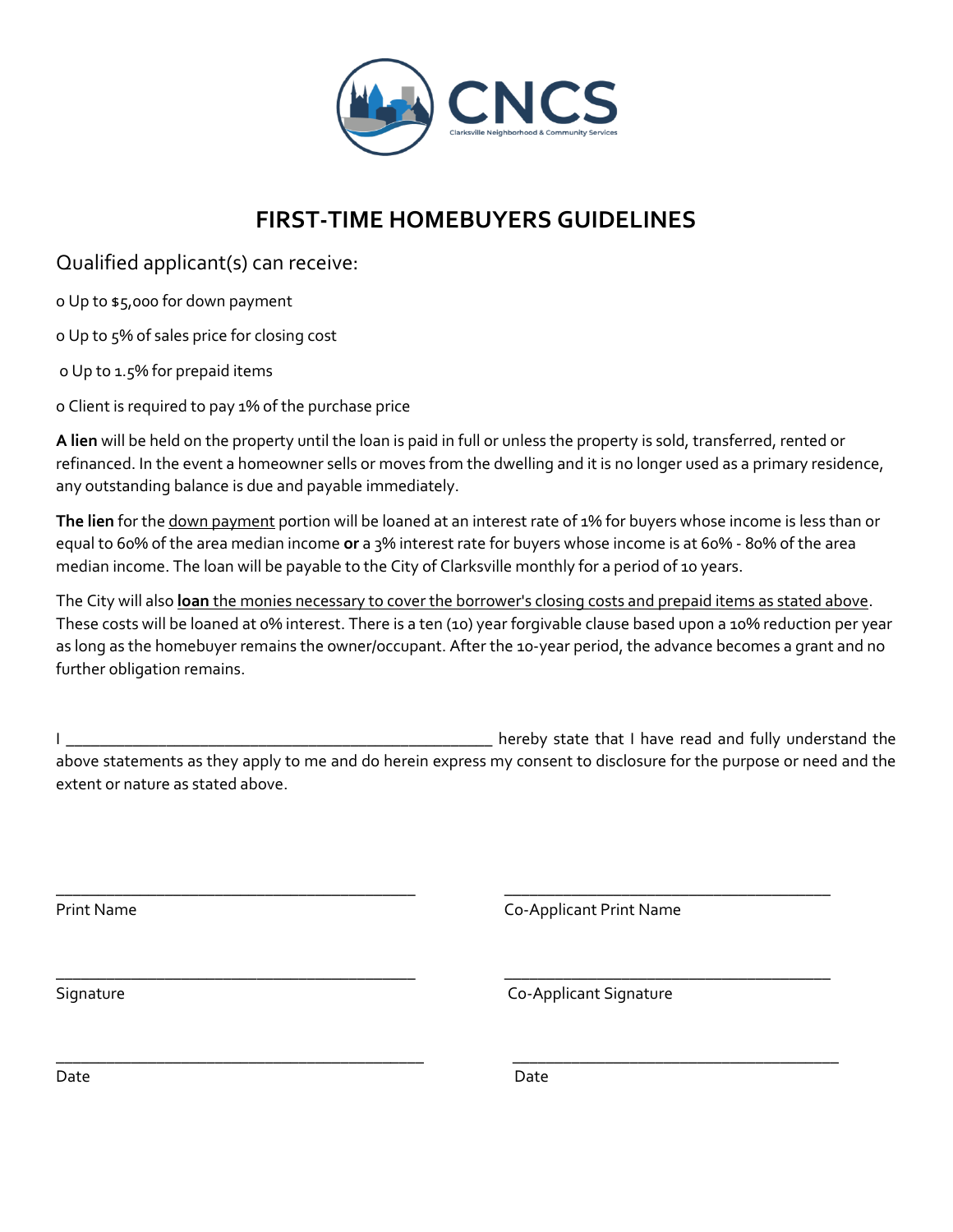

### **DOWN PAYMENT ASSISTANCE (DPA) APPLICATION FORM**

*APPLICANT CO-APPLICANT*

|                 | Social Security #___________________________________                                                                          |                                                          |  |
|-----------------|-------------------------------------------------------------------------------------------------------------------------------|----------------------------------------------------------|--|
| Street Address_ | <u> 1989 - Johann John Stone, mars et al. 1989 - John Stone, mars et al. 1989 - John Stone, mars et al. 1989 - John Stone</u> |                                                          |  |
|                 |                                                                                                                               |                                                          |  |
|                 |                                                                                                                               | Date of Birth <b>Example</b><br>Phone $#$ ______________ |  |
|                 |                                                                                                                               | Current Marital Status<br><u>Land Assemble Discover</u>  |  |

Will anyone else live with you? Yes\_\_\_\_\_ No\_\_\_\_\_ *(if yes, please complete Section A on the next page)*

### *INCOME INFORMATION*

Combined total yearly income

*(Include all types of income coming into the household, for all members. If Military, must include service member's entire income, whether or not he/she resides elsewhere.)* 

o List all sources of income on Section B on the next page.

#### *RELEASE*

I hereby authorize the lending institution I choose for financing to release my application and any other documents pertaining to my mortgage loan to Clarksville Neighborhood and Community Services (CNCS) and its agents. I also permit the CNCS to share like information with the lending institution involved. This information will be treated as confidential by the CNCS, and will be used only for processing my Down Payment Assistance application.

### *CONFLICT OF INTEREST*

| Are you or any member of your family related to anyone who works for the CNCS? YES___ |  | NO NO |
|---------------------------------------------------------------------------------------|--|-------|
|---------------------------------------------------------------------------------------|--|-------|

If yes, please explain:

I understand that discovery of false or incorrect information could lead to legal action against me to enforce immediate repayment of this loan. I acknowledge that all of the statements that I have made in the application are true and correct to the best of my knowledge. I have no other income other than what I have reported. If my/our income changes before I/we close on a property, I/we will promptly notify the OHCD of that change, with verification (pay stubs, receipts, etc.). I understand that I will be required to attend a homeownership counseling class as a condition of acceptance into this program.

THE FOLLOWING SIGNATURE SHOWS THAT I HAVE READ AND AM IN COMPLIANCE WITH THE PREVIOUS PARAGRAPHS.

\_\_\_\_\_\_\_\_\_\_\_\_\_\_\_\_\_\_\_\_\_\_\_\_\_\_\_\_\_\_\_\_\_\_\_\_\_\_\_\_\_\_\_ \_\_\_\_\_\_\_\_\_\_\_\_\_\_\_\_\_\_\_\_\_\_\_\_\_\_\_\_\_\_\_\_\_\_\_\_\_\_\_\_\_\_\_\_\_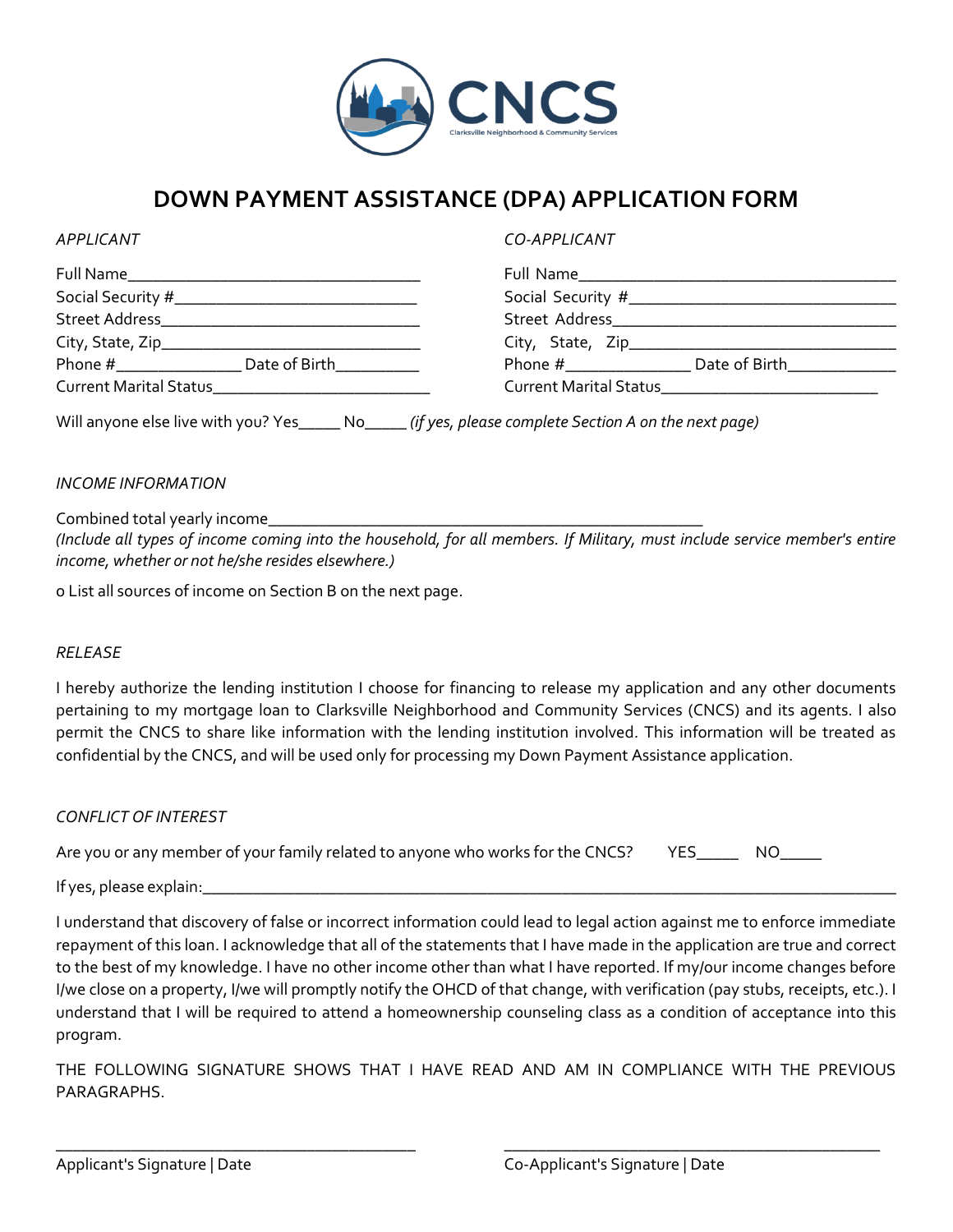

# **SECTION A**

*Please list all of the people who will live with you.* 

| <b>NAME</b> | <b>DOB</b> | <b>SEX</b> | <b>RELATIONSHIP TO</b><br><b>APPLICANT</b> | <b>SSN</b> |
|-------------|------------|------------|--------------------------------------------|------------|
|             |            |            |                                            |            |
|             |            |            |                                            |            |
|             |            |            |                                            |            |
|             |            |            |                                            |            |
|             |            |            |                                            |            |
|             |            |            |                                            |            |

# **SECTION B:**

*Please give all sources of income for everyone over 18 years of age.* 

| <b>NAME</b> | <b>DOB</b> | <b>SEX</b> | <b>RELATIONSHIP TO</b><br><b>APPLICANT</b> | <b>SSN</b> |
|-------------|------------|------------|--------------------------------------------|------------|
|             |            |            |                                            |            |
|             |            |            |                                            |            |
|             |            |            |                                            |            |
|             |            |            |                                            |            |
|             |            |            |                                            |            |
|             |            |            |                                            |            |

Please provide a reference (not related) who can verify your family circumstances.

\_\_\_\_\_\_\_\_\_\_\_\_\_\_\_\_\_\_\_\_\_\_\_\_\_\_\_\_\_\_\_\_\_\_\_\_\_\_\_\_\_\_\_\_\_\_\_\_\_\_\_\_\_\_\_\_\_\_\_\_\_\_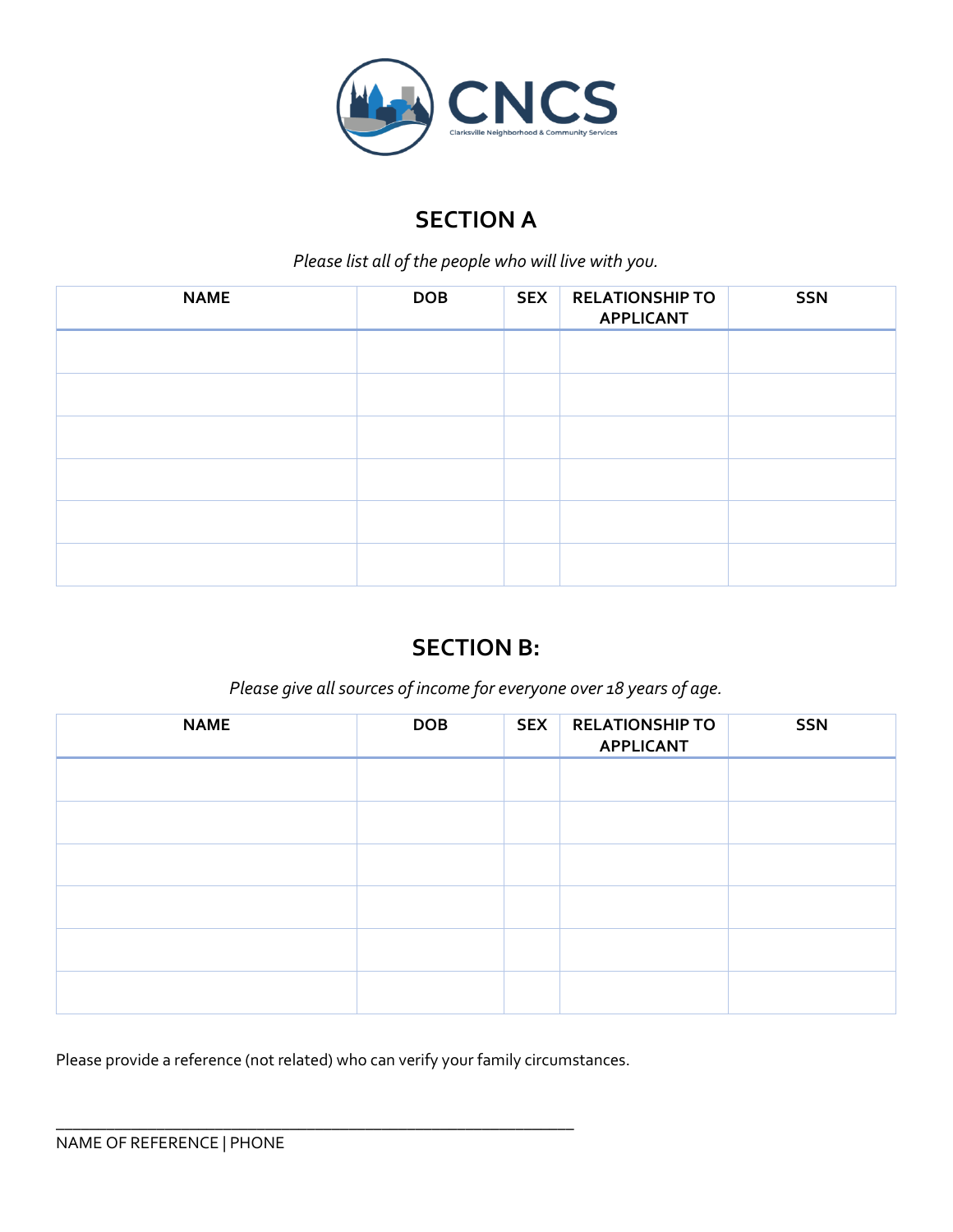

### **Assets**

*List all assets of all household members:*

| <b>PERSON WITH ASSET</b> | <b>TYPE OF ASSET</b> | <b>VALUE OF ASSET</b> |
|--------------------------|----------------------|-----------------------|
|                          |                      |                       |
|                          |                      |                       |
|                          |                      |                       |
|                          |                      |                       |
|                          |                      |                       |
|                          |                      |                       |

1. Does anyone outside of your household pay for any of your bills or give you money? □ YES □ NO If yes, explain who, for what, and how much: \_\_\_\_\_\_\_\_\_\_\_\_\_\_\_\_\_\_\_\_\_\_\_\_\_\_\_\_\_\_\_\_\_\_\_\_\_\_\_\_\_\_\_\_\_\_\_\_\_\_\_\_\_\_\_

|                                                                                                                  | 2. Does anyone in the household have a checking account? $\Box$ YES $\Box$ NO |                                                       |  |
|------------------------------------------------------------------------------------------------------------------|-------------------------------------------------------------------------------|-------------------------------------------------------|--|
|                                                                                                                  | Balance: \$___________________                                                |                                                       |  |
|                                                                                                                  | Savings account? $\Box$ YES $\Box$ NO                                         |                                                       |  |
|                                                                                                                  | Balance: \$                                                                   | Name of Bank/Credit Union: Name of Bank/Credit Union: |  |
| 3. Does anyone in the household have any stocks, bonds, certificates of deposit, treasury notes, trusts, or real |                                                                               |                                                       |  |

- 3. Does anyone in the household have any stocks, bonds, certificates of deposit, treasury notes, trusts, or real property? □ YES □ NO If yes, explain: \_\_\_\_\_\_\_\_\_\_\_\_\_\_\_\_\_\_\_\_\_\_\_\_\_\_\_\_\_\_\_\_\_\_\_\_\_\_\_\_\_\_\_\_\_\_\_\_\_\_\_\_\_\_\_\_\_\_\_\_\_\_\_\_\_\_\_\_\_\_\_\_\_\_\_\_\_\_\_\_\_
- 4. Has anyone in the household sold or given away any real property or any other asset within the last two years? □ YES □ NO If yes, what?\_\_\_\_\_\_\_\_\_\_\_\_\_\_\_\_\_\_\_\_\_\_\_\_\_\_\_\_\_\_\_\_\_\_\_\_\_\_\_\_\_\_\_\_\_\_\_\_\_\_\_\_\_\_\_\_\_\_\_\_\_\_\_\_\_\_\_\_\_\_\_\_\_\_\_\_\_\_\_\_\_\_ □ SOLD □ GIVEN To whom?\_\_\_\_\_\_\_\_\_\_\_\_\_\_\_\_\_\_\_\_\_\_\_\_\_\_\_\_\_\_\_\_\_\_\_\_\_\_\_\_\_\_\_\_\_\_\_\_\_\_\_\_\_\_\_\_\_\_\_\_

\_\_\_\_\_\_\_\_\_\_\_\_\_\_\_\_\_\_\_\_\_\_\_\_\_\_\_\_\_\_\_\_\_\_\_\_\_\_\_\_\_\_\_\_\_\_\_\_\_\_\_\_\_\_\_\_\_\_\_\_\_\_\_\_\_\_\_\_\_\_\_\_\_\_\_\_\_\_\_\_\_\_\_\_\_\_\_\_\_\_\_\_\_

**Debts**

*List all assets of all household members:*

\_\_\_\_\_\_\_\_\_\_\_\_\_\_\_\_\_\_\_\_\_\_\_\_\_\_\_\_\_\_\_\_\_\_\_\_\_\_\_\_\_\_\_ \_\_\_\_\_\_\_\_\_\_\_\_\_\_\_\_\_\_\_\_\_\_\_\_\_\_\_\_\_\_\_\_\_\_\_\_\_\_\_\_\_\_\_\_\_

| $= 0.5$ c and assets $\sigma_1$ and no set noted the motion |                        |                        |  |  |
|-------------------------------------------------------------|------------------------|------------------------|--|--|
| <b>CREDITOR</b>                                             | <b>MONTHLY PAYMENT</b> | <b>APPROX. BALANCE</b> |  |  |
|                                                             |                        |                        |  |  |
|                                                             |                        |                        |  |  |
|                                                             |                        |                        |  |  |
|                                                             |                        |                        |  |  |
|                                                             |                        |                        |  |  |
|                                                             |                        |                        |  |  |
|                                                             |                        |                        |  |  |
|                                                             |                        |                        |  |  |
|                                                             |                        |                        |  |  |
|                                                             |                        |                        |  |  |
|                                                             |                        |                        |  |  |
|                                                             |                        |                        |  |  |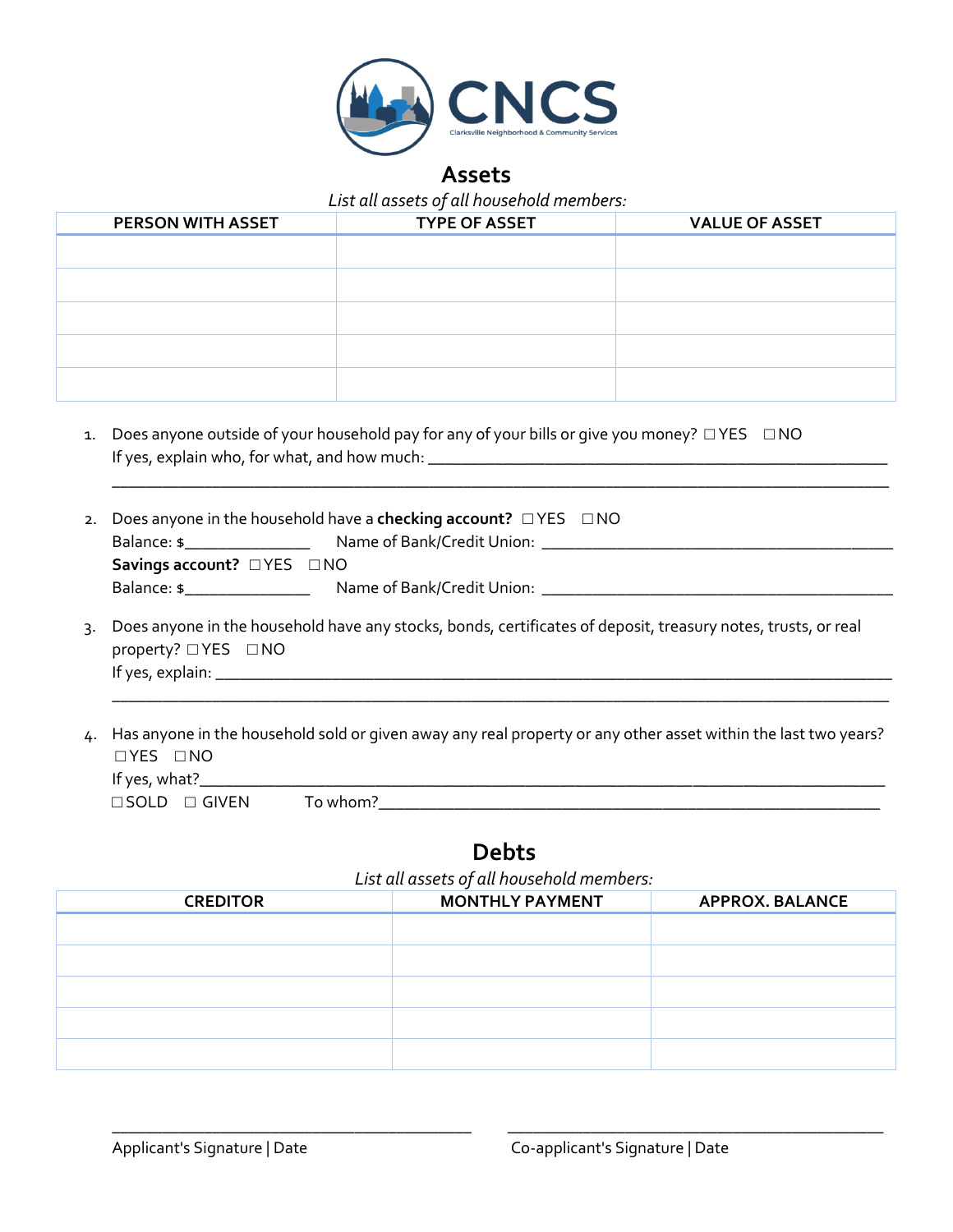

# **VOLUNTARY HOUSEHOLD DEMOGRAPHIC INFORMATION**

(for Statistical Purposes Only)

| THE FOLLOWING INFORMATION IS GATHERED TO COMPLY WITH FEDERAL CDBG PROGRAM |                        |  |  |  |
|---------------------------------------------------------------------------|------------------------|--|--|--|
| <b>REQUIREMENTS:</b>                                                      |                        |  |  |  |
| RACE:                                                                     | ETHNICITY:             |  |  |  |
| $\Box$ White                                                              | $\Box$ Hispanic/Latino |  |  |  |
| □ Black/African-American                                                  | $\Box$ Non-            |  |  |  |
| $\Box$ Asian                                                              | Hispanic/Latino        |  |  |  |
| □ Am. Indian/Native Alaskan                                               |                        |  |  |  |
| $\Box$ Pacific Islander/Hawaiian                                          |                        |  |  |  |
| $\Box$ Asian & White                                                      |                        |  |  |  |
| □ Am. Indian/Native Alaskan & White                                       |                        |  |  |  |
| □ Black/African-American & White                                          |                        |  |  |  |
| □ Am. Indan/Native Alaskan & Black/African-American                       |                        |  |  |  |
| □ Other Multi-Racial                                                      |                        |  |  |  |
| SEX:                                                                      | AGE:                   |  |  |  |
| Male<br>П                                                                 |                        |  |  |  |
| $\Box$ Female                                                             |                        |  |  |  |
| Are you a female head-of-household?<br>$\Box$ YES<br>$\Box$ NO            |                        |  |  |  |

Is anyone in your household handicapped or disabled? □ YES □ NO

### *CERTIFICATIONS*

The following questions are to be answered by the borrower and all co-borrowers. If a "yes" answer is given, please provide additional information.

|                                                                               | <b>Borrower</b>         | Co-Borrower                  |
|-------------------------------------------------------------------------------|-------------------------|------------------------------|
| Do you have any outstanding judgments?                                        | $\Box$ YES<br>$\Box$ NO | $\Box$ NO<br>$\Box$ YES      |
| Have you been declared bankrupt in the last 7-years?                          | $\Box$ YES $\Box$ NO    | $\Box$ NO<br>$\Box$ YES      |
| Have you had property foreclosed upon, or given the deed or title in lieu of? | $\Box$ YES<br>$\Box$ NO | $\square$ NO<br>$\Box$ YES   |
| Are you a co-maker, endorser, quarantor, or surety on a note?                 | $\Box$ YES $\Box$ NO    | $\square$ NO<br>$\Box$ YES   |
| Are you a party in a law suit?                                                | $\Box$ YES $\Box$ NO    | $\Box$ NO<br>$\sqcap$ YES    |
| Are you obligated to pay alimony, child support, or separate maintenance?     | $\Box$ YES<br>$\Box$ NO | $\square$ NO<br>$\sqcap$ YES |
| Are you delinquent on any Federal debt?                                       | $\Box$ YES<br>$\Box$ NO | $\Box$ NO<br>$\sqcap$ YES    |
| Are you anything other than an American citizen?                              | $\Box$ YES<br>$\Box$ NO | $\Box$ NO<br>$\sqcap$ YES    |
| Are you personally liable for debts by another person or organization?        | $\Box$ YES $\Box$ NO    | $\sqcap$ YES<br>$\Box$ NO    |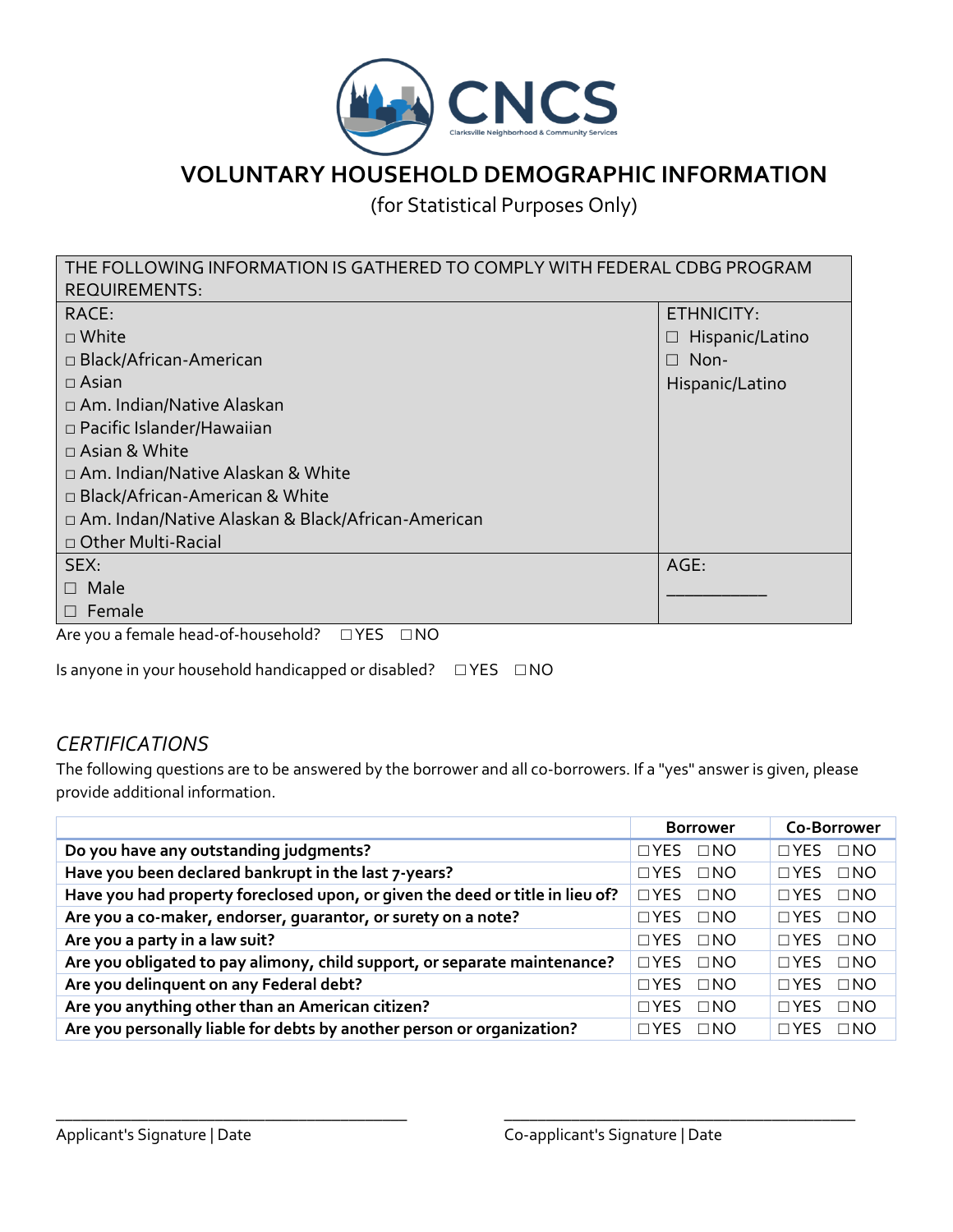

# **Fair Lending Notice**

It is unlawful to discriminate in the provision or availability of financial assistance because of consideration for:

1. Trends, characteristics or conditions in the neighborhood or geographic area surrounding a housing accommodation, unless the lending institution can demonstrate in the particular case, that such consideration is required to avoid an unsafe and unsound business practice; or

2. Race, color, religion, sex, national origin, age, disability, or familial status.

It is unlawful to consider the racial, ethnic, religious or national original composition of a neighborhood geographic area surrounding a housing accommodation, or whether or not such composition is undergoing change, or is expected to undergo change, when appraising a housing accommodation, or in determining whether or not, or under what terms and conditions, proved financial assistance.

These provisions govern financial assistance for the purpose of the purchase, construction, rehabilitation or refinancing of one- to four-unit family residences occupied by the owner for the purpose of the home improvement of any one- to four-unit family residences.

If you have any questions about your rights, or if you wish to file a complaint, contact:

### **Tennessee Fair Housing Council**

107 Music City Circle, Suite 318 Nashville, TN 37214 615-874-2344 FAX; 615-874-1636 Executive Director: Kathy Trawick

We received a copy of this notice.

\_\_\_\_\_\_\_\_\_\_\_\_\_\_\_\_\_\_\_\_\_\_\_\_\_\_\_\_\_\_\_\_\_\_\_\_\_\_\_\_\_\_ \_\_\_\_\_\_\_\_\_\_\_\_\_\_\_\_\_\_\_\_\_\_\_\_\_\_\_\_\_\_\_\_\_\_\_\_\_\_\_\_\_\_ Applicant's Signature | Date | Co-applicant's Signature | Date | Co-applicant's Signature | Date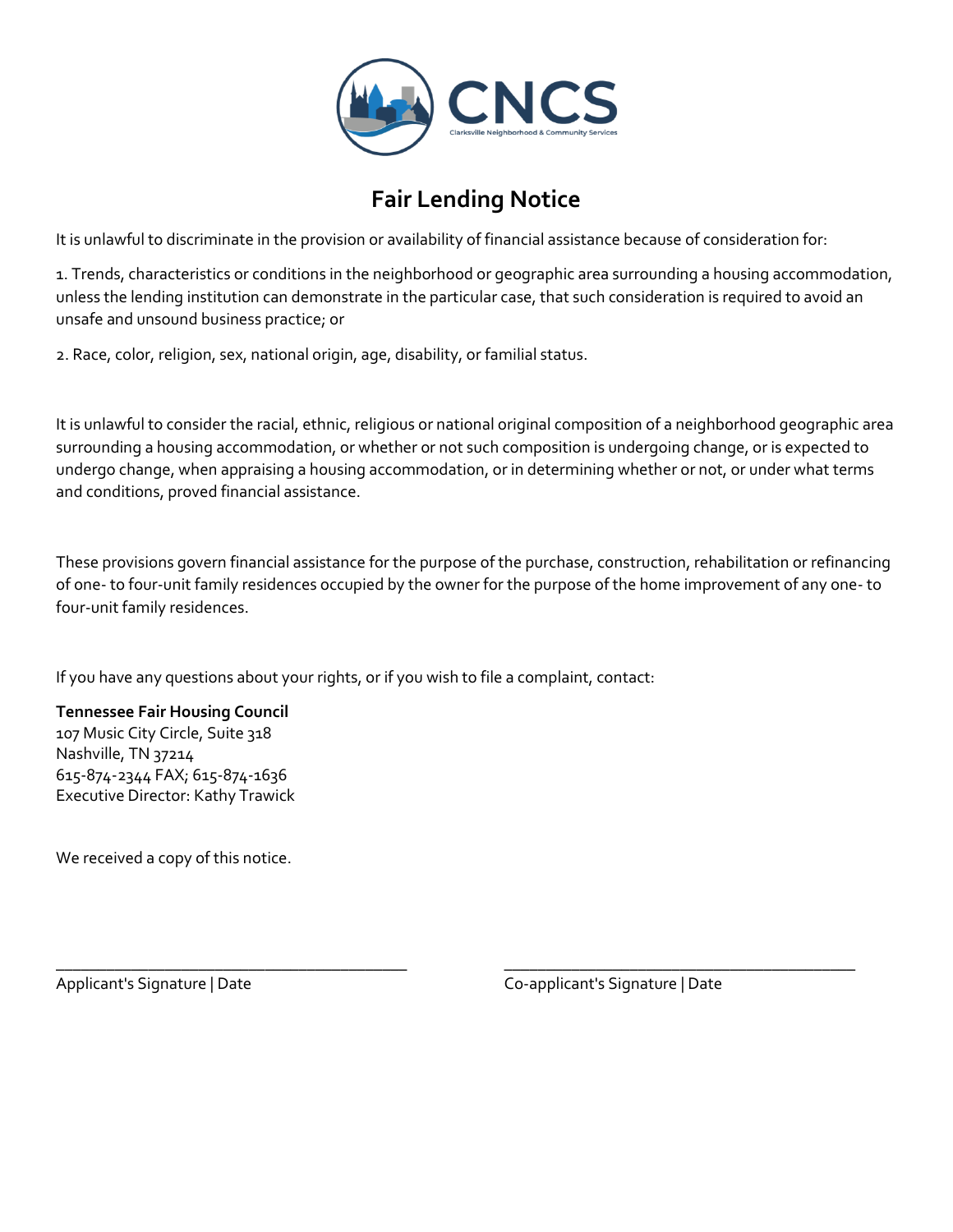

## **PERSONAL DECLARATION**

This is notice to you, as required by the Right to Financial Privacy Act of 1978, that the U.S. Department of Housing and Urban Development (HUD) has a right of access to financial records held by any financial institution in connection with the consideration of the financial assistance for which you have applied. Financial records involving your transactions will be available to HUD during the term of the loan and three years thereafter without further notice or authorization, but will not be disclosed nor released to another government agency or department without your consent, except as required or permitted by law.

The United States shall be deemed to be a beneficiary of these provisions both for and in its own right and also for the purpose of protecting the interests of the community and other parties, public or private, in whose favor or for whose benefit these provisions have been provided and shall have the right, in the event of any breach of these provisions, to maintain any actions or suits at law or in equity or any other proper proceedings to enforce the curing of such breach.

The applicant certifies that all information furnished in support of this application is given for the purpose of obtaining financial assistance under the Community Development Block Grant program, and is true and complete to the best of the applicant's knowledge and belief. The applicant understands that verification of any of the information contained in this application may be obtained from any source named herein. The original or a copy of this application will be retained by the lender, even if the loan is not granted.

The applicant covenants and agrees that he will comply with all requirements imposed by or pursuant to regulations of the Secretary of Housing and Urban Development effectuating Title VI of the Civil Rights Act of 1964 (78 Stat. 252).

**PENALTY FOR FALSE OR FRAUDULENT STATEMENT:** U.S.C. Title 18, Sec. 1014, provides: "Whoever, in any matter within the jurisdiction of any department or agency of the United States knowingly and willfully falsifies... or makes any false, fictitious or fraudulent statement or entry, shall be fined not more than \$10,000 or imprisoned not more than five years, or both." Under the penalties of perjury, **I certify** that the taxpayer identification number (i.e., Social Security number) provided on this form is true, correct, and complete. **I certify** that I am not delinquent on other Federal loans. **I understand** and agree that I am to be the owner-occupant of any property obtained with Down Payment Assistance. **I certify** that I intend to occupy the property as my primary residence. If the home is rented or vacated without clear intent to return soon, the City has the option to call the loan due and payable, or to foreclose. **I have read and I understand** the actions the City of Clarksville can take in the event that I fail to meet my scheduled payments in accordance with the terms and conditions of my agreement.

 $\overline{\phantom{a}}$  , and the contract of the contract of the contract of the contract of the contract of the contract of the contract of the contract of the contract of the contract of the contract of the contract of the contrac